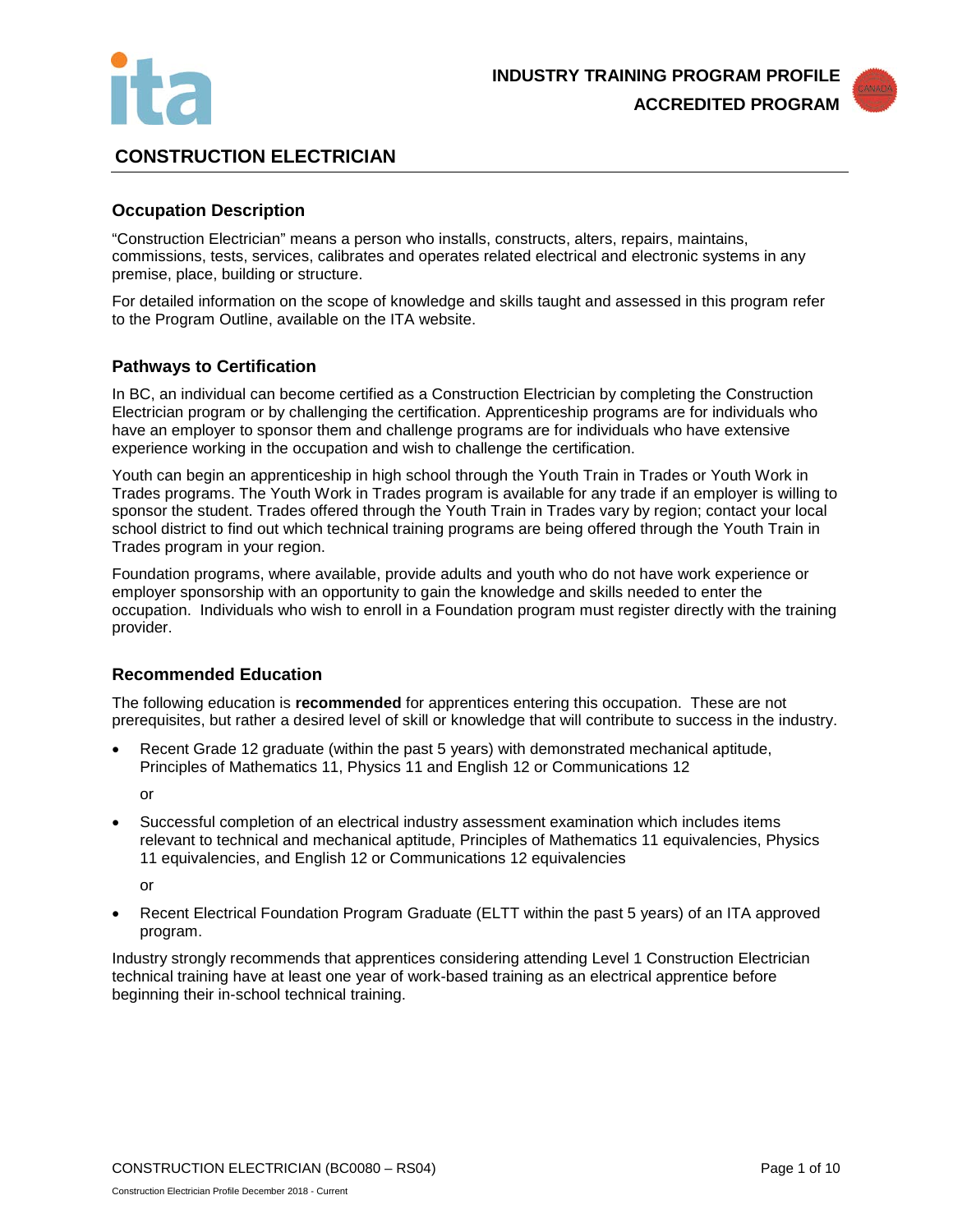



# **ITA Registration**

Individuals who wish to begin an apprenticeship in this program must register with ITA along with their sponsor. Application forms for all programs are available from the ITA website. Online registration is also available for most programs through the ITA website.

Those who wish to challenge the Construction Electrician certification must complete the Construction Electrician Challenge Application and submit it to ITA. Challenge applications are assessed for proof of workplace hours and scope of experience prior to acceptance of the individual into the Challenge pathway.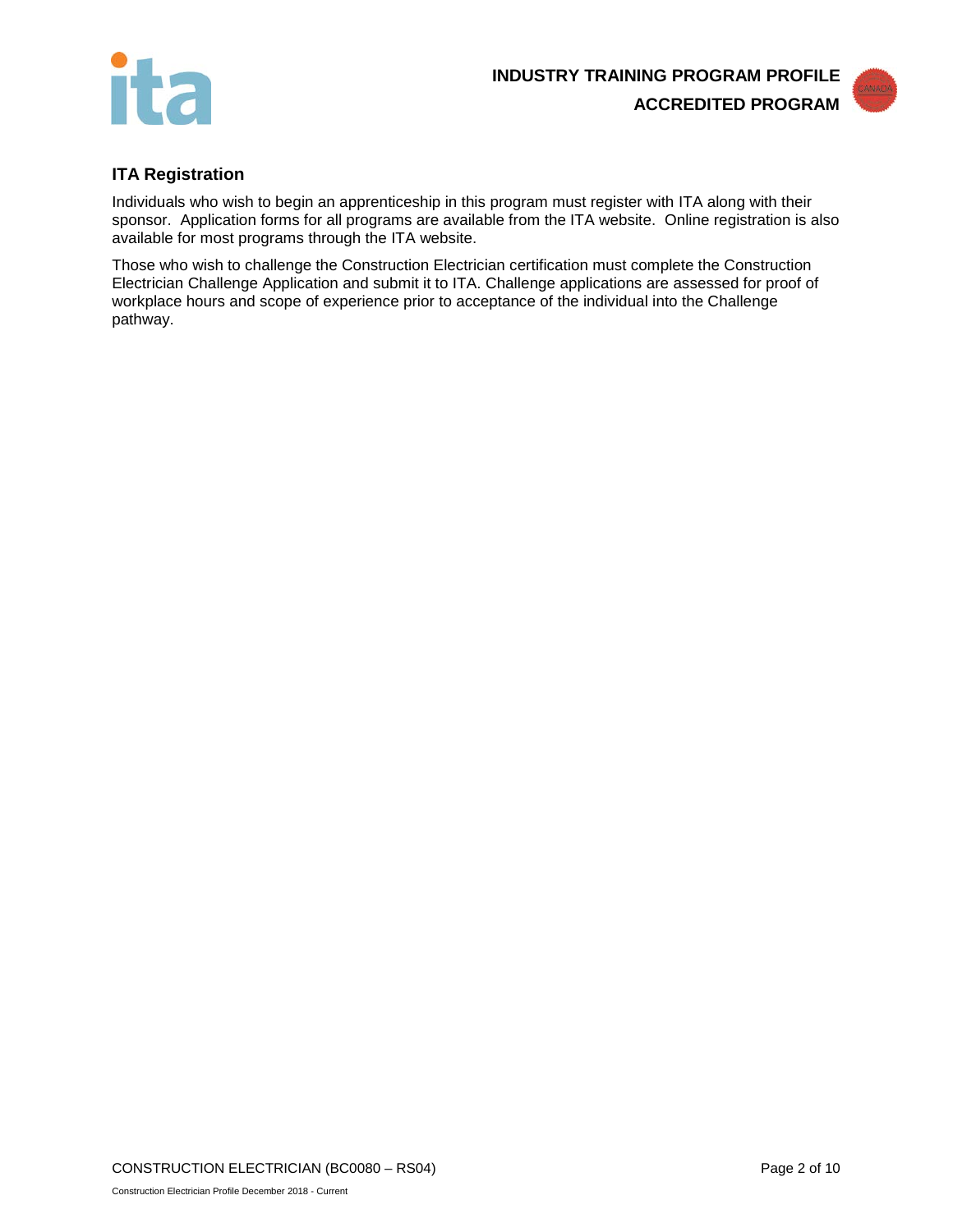

**ACCREDITED PROGRAM**

## **Apprenticeship Pathway with Optional Endorsement**

This graphic provides an overview of the Construction Electrician apprenticeship pathway.



Technical Training: Level 1 & 2 Work-Based Training: None

Industrial Electrician Level 1 & 2 Technical

Training

 $\sigma$ 

(**Note:** Red Seal endorsement granted only with successful challenge of the Interprovincial Red

Seal exam)

Marine Electrician, Industrial Electrician, Neon Electrician or Construction Electrician

◯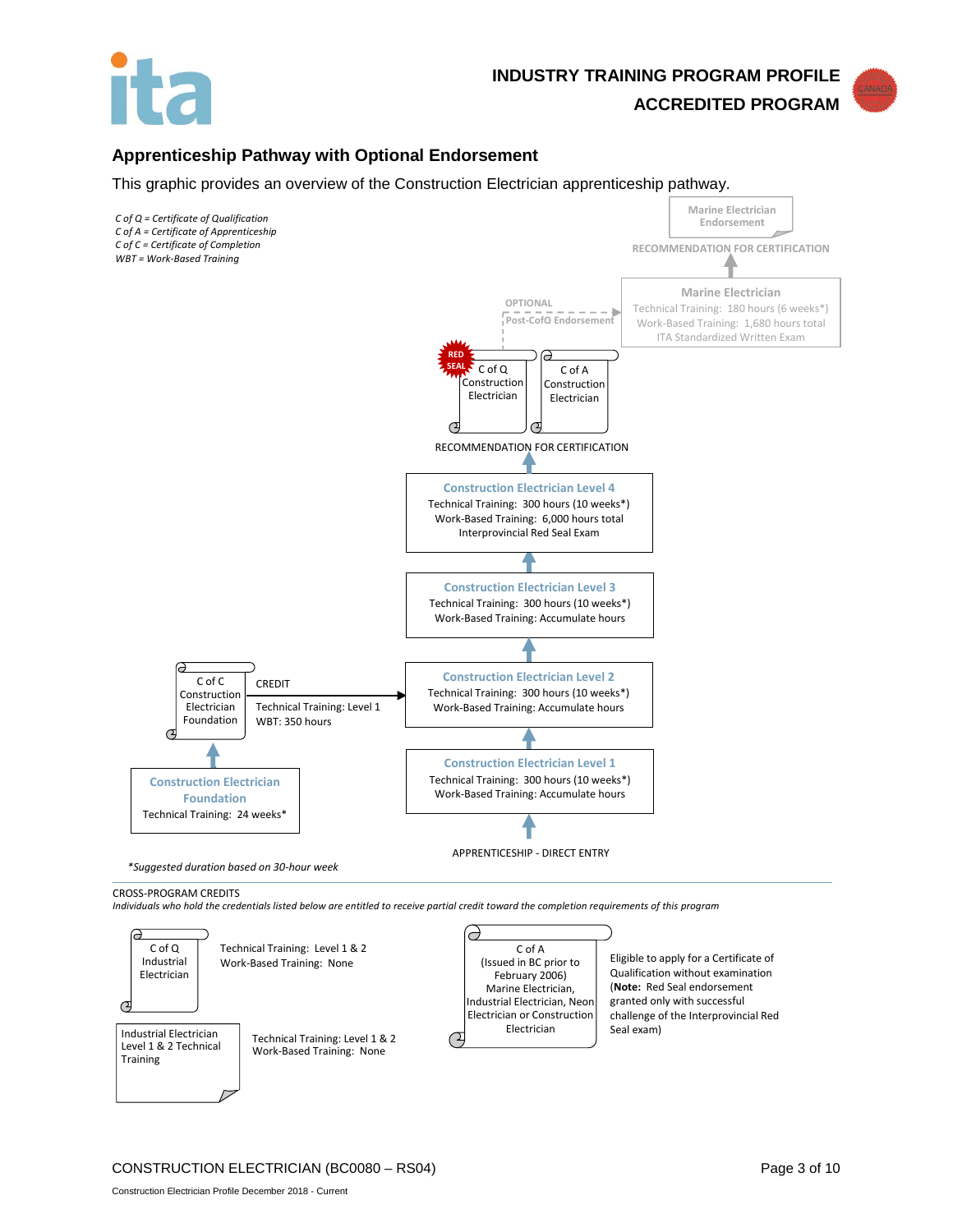



|                                       | <b>Apprenticeship Program Standards</b>                                                                                                                                                                                                                                                                                                                                                                                                                              |                                                                                                                                                                                                              |  |
|---------------------------------------|----------------------------------------------------------------------------------------------------------------------------------------------------------------------------------------------------------------------------------------------------------------------------------------------------------------------------------------------------------------------------------------------------------------------------------------------------------------------|--------------------------------------------------------------------------------------------------------------------------------------------------------------------------------------------------------------|--|
| <b>Credentials Awarded</b>            | Construction Electrician - Certificate of Qualification with Interprovincial Red Seal<br>endorsement<br>Construction Electrician - Certificate of Apprenticeship<br>٠                                                                                                                                                                                                                                                                                                |                                                                                                                                                                                                              |  |
| <b>ITA Registration Prerequisites</b> | Agreement signed by the employer to sponsor the apprentice<br>٠                                                                                                                                                                                                                                                                                                                                                                                                      |                                                                                                                                                                                                              |  |
| <b>Completion Requirements</b>        | Certification as a Construction Electrician is awarded upon successful completion of:                                                                                                                                                                                                                                                                                                                                                                                |                                                                                                                                                                                                              |  |
|                                       | Requirement                                                                                                                                                                                                                                                                                                                                                                                                                                                          | Level of Achievement Required                                                                                                                                                                                |  |
|                                       | <b>Technical Training</b>                                                                                                                                                                                                                                                                                                                                                                                                                                            | Minimum 70% in each level of technical training:<br>• Level 1: 300 hours (or 10 weeks*)<br>• Level 2: 300 hours (or 10 weeks*)<br>• Level 3: 300 hours (or 10 weeks*)<br>• Level 4: 300 hours (or 10 weeks*) |  |
|                                       | Interprovincial Red Seal Exam                                                                                                                                                                                                                                                                                                                                                                                                                                        | Minimum 70%                                                                                                                                                                                                  |  |
|                                       | <b>Work-Based Training</b>                                                                                                                                                                                                                                                                                                                                                                                                                                           | 6,000 hours<br>٠                                                                                                                                                                                             |  |
|                                       | <b>Recommendation for Certification</b>                                                                                                                                                                                                                                                                                                                                                                                                                              | • Recommendation for certification signed by<br>the Sponsor and an individual holding<br>credentials eligible for sign-off authority                                                                         |  |
|                                       | (*Assuming 30 hours in school per week)                                                                                                                                                                                                                                                                                                                                                                                                                              |                                                                                                                                                                                                              |  |
| <b>Program Duration</b>               | Duration varies depending on how training is delivered, but the program generally takes<br>4 years to complete.                                                                                                                                                                                                                                                                                                                                                      |                                                                                                                                                                                                              |  |
|                                       | The technical training requirement is typically met through block-release training (full-<br>time, at school) delivered by an ITA-approved training provider. It can also be met<br>through approved alternative training models (e.g., distance education, online, part-time)<br>and/or level challenge where these options are available.                                                                                                                          |                                                                                                                                                                                                              |  |
| <b>Sign-off Authority</b>             | Credentials eligible to sign-off on the Recommendation for Certification:                                                                                                                                                                                                                                                                                                                                                                                            |                                                                                                                                                                                                              |  |
|                                       | Construction Electrician - Certificate of Qualification with Interprovincial Red Seal<br>endorsement<br>Construction Electrician – Certificate of Qualification<br>Industrial Electrician – Certificate of Qualification with Interprovincial Red Seal<br>endorsement<br>Industrial Electrician - Certificate of Qualification<br>Electrician - Certificate of Qualification with Interprovincial Red Seal endorsement<br>Electrician - Certificate of Qualification |                                                                                                                                                                                                              |  |
| Challenging a Level                   | The following levels of technical training can be challenged for advanced placement in<br>this program:<br>• None                                                                                                                                                                                                                                                                                                                                                    |                                                                                                                                                                                                              |  |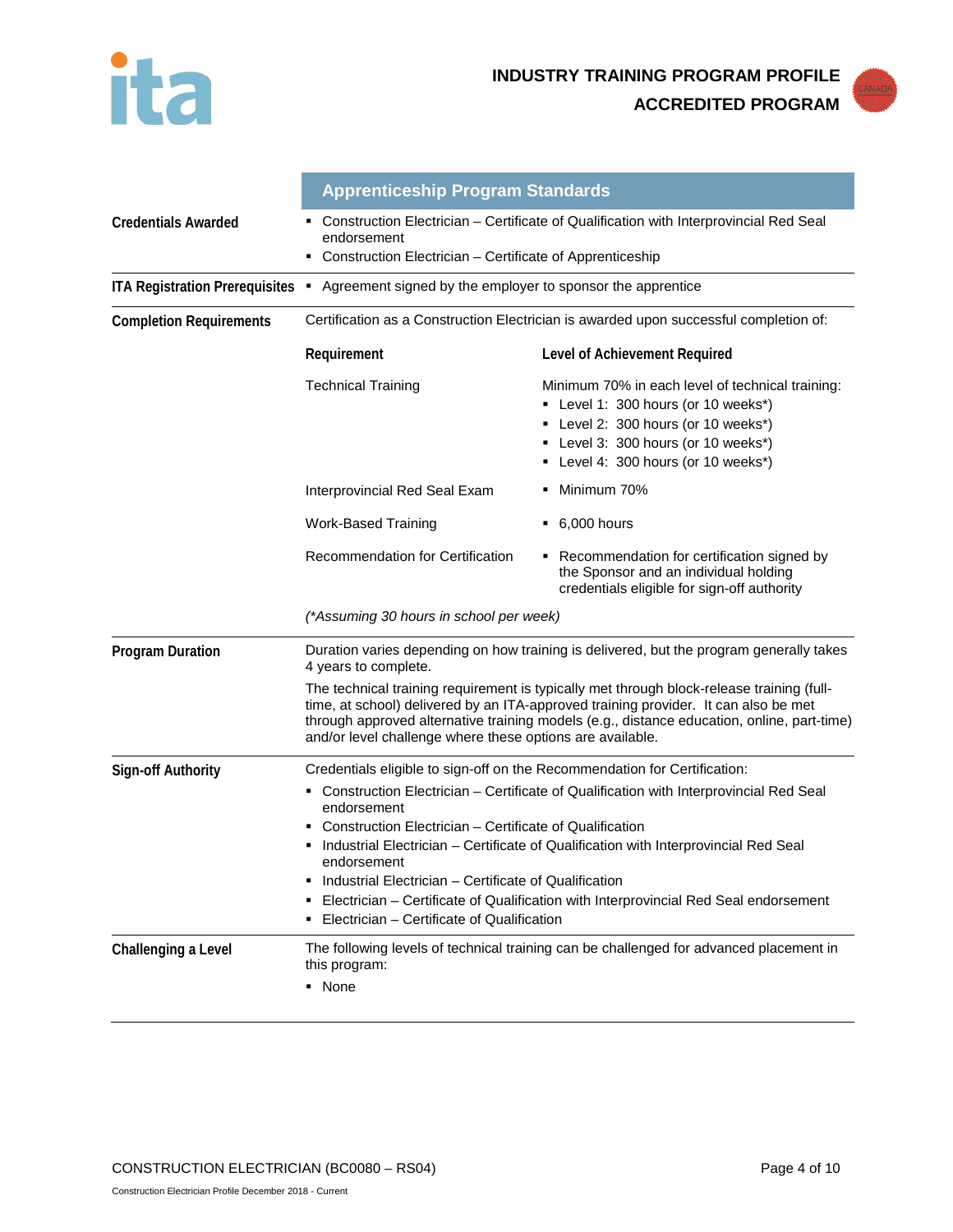



|                       | <b>Apprenticeship Program Standards</b>                                                                                                        |                                                                                                                                |
|-----------------------|------------------------------------------------------------------------------------------------------------------------------------------------|--------------------------------------------------------------------------------------------------------------------------------|
| Cross-Program Credits | Individuals who hold the credentials listed below are entitled to receive partial credit<br>toward the completion requirements of this program |                                                                                                                                |
|                       | Credential                                                                                                                                     | Credit(s) Granted                                                                                                              |
|                       | Industrial Electrician - Certificate of<br>Qualification                                                                                       | ■ Technical Training: Level 1 and 2<br>Work-Based Training: None<br>٠                                                          |
|                       | Industrial Electrician - Level 1 & 2<br>Technical Training                                                                                     | ■ Technical Training: Level 1 and 2<br>Work-based Training: None<br>٠                                                          |
|                       | C of A (Issued in BC prior to<br>February 2006) in any of the<br>following:                                                                    | • Eligible to apply for a Certificate of<br>Qualification without examination (Note:<br>Red Seal endorsement granted only with |
|                       | Marine Electrician<br>۰.<br>Industrial Electrician<br>Neon Electrician<br><b>Construction Electrician</b>                                      | successful challenge of the Interprovincial<br>Red Seal exam)                                                                  |
|                       |                                                                                                                                                |                                                                                                                                |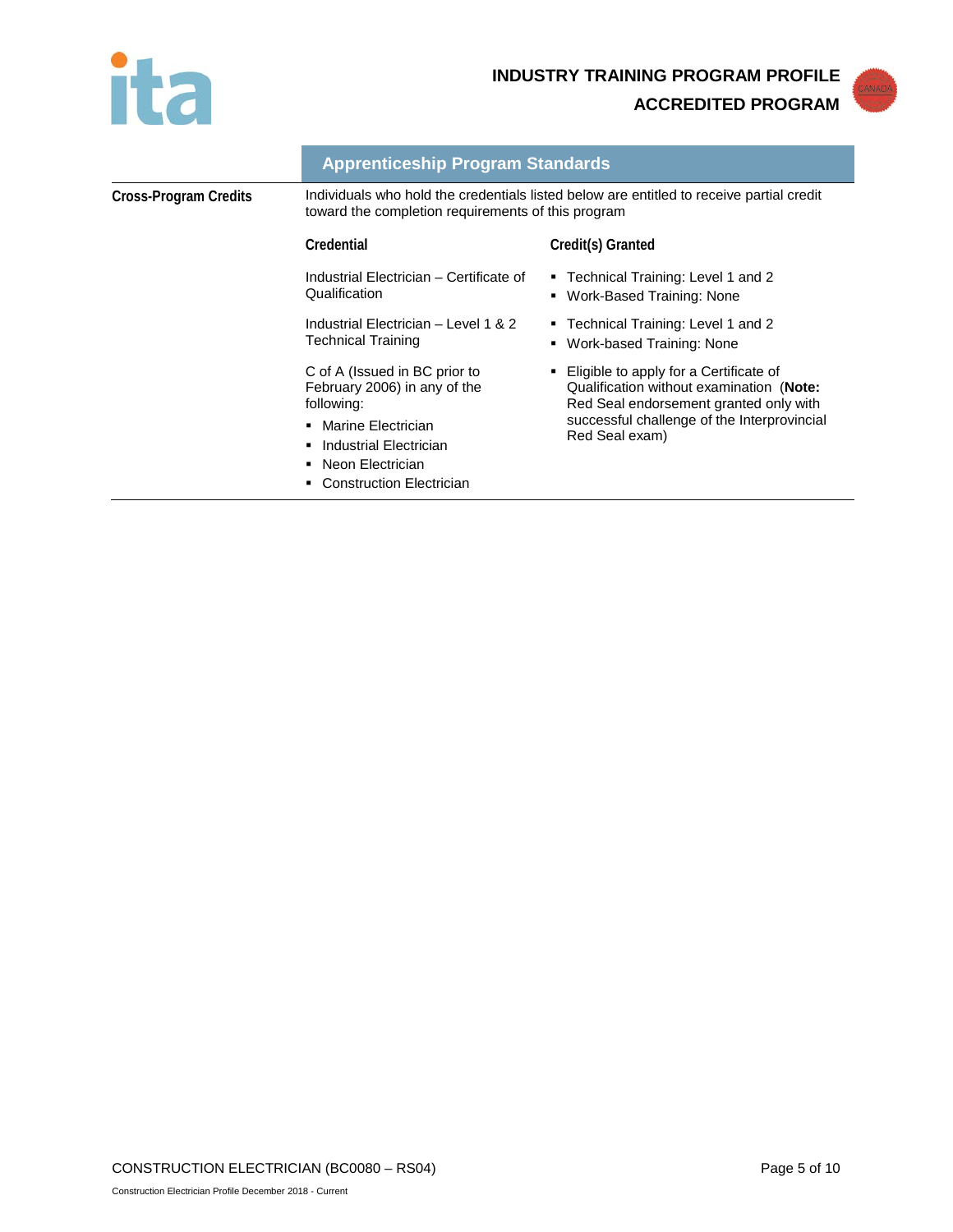



# **Marine Electrician Endorsement Program**

Refer to the Apprenticeship pathway credentialing model for this program to see how the Marine Electrician Endorsement program fits into the apprenticeship pathway for this occupation.

|                                  | <b>Marine Electrician Endorsement Program Standards</b>                                                                                                                                                                                                                                                                                     |                                                                                                                                      |
|----------------------------------|---------------------------------------------------------------------------------------------------------------------------------------------------------------------------------------------------------------------------------------------------------------------------------------------------------------------------------------------|--------------------------------------------------------------------------------------------------------------------------------------|
| <b>Credentials Awarded</b>       | Marine Electrician Endorsement                                                                                                                                                                                                                                                                                                              |                                                                                                                                      |
| ITA Registration Prerequisites . | Agreement signed by the employer to sponsor the apprentice<br>Red Seal certification in a qualifying trade:<br><b>Construction Electrician OR</b><br>$\circ$<br>Industrial Electrician<br>$\Omega$                                                                                                                                          |                                                                                                                                      |
| <b>Completion Requirements</b>   | Certification as a Marine Electrician is awarded upon successful completion of:                                                                                                                                                                                                                                                             |                                                                                                                                      |
|                                  | Requirement                                                                                                                                                                                                                                                                                                                                 | Level of Achievement Required                                                                                                        |
|                                  | <b>Technical Training</b>                                                                                                                                                                                                                                                                                                                   | Minimum 70% in each level of technical training:<br>Level 1: 180 hours (or 6 weeks*)                                                 |
|                                  | <b>ITA Standardized Written Exam</b>                                                                                                                                                                                                                                                                                                        | Minimum 70%                                                                                                                          |
|                                  | Work-Based Training                                                                                                                                                                                                                                                                                                                         | 1,680 hours                                                                                                                          |
|                                  | Recommendation for Certification                                                                                                                                                                                                                                                                                                            | • Recommendation for certification signed by<br>the Sponsor and an individual holding<br>credentials eligible for sign-off authority |
|                                  | (*Assuming 30 hours in school per week)                                                                                                                                                                                                                                                                                                     |                                                                                                                                      |
| <b>Program Duration</b>          | Duration varies depending on how training is delivered, but the program generally takes<br>1 year to complete.                                                                                                                                                                                                                              |                                                                                                                                      |
|                                  | The technical training requirement is typically met through block-release training (full-<br>time, at school) delivered by an ITA-approved training provider. It can also be met<br>through approved alternative training models (e.g., distance education, online, part-time)<br>and/or level challenge where these options are available. |                                                                                                                                      |
| <b>Sign-off Authority</b>        | Credentials eligible to sign-off on the Recommendation for Certification:                                                                                                                                                                                                                                                                   |                                                                                                                                      |
|                                  | Construction Electrician – Certificate of Qualification with Red Seal endorsement<br>Industrial Electrician – Certificate of Qualification with Red Seal endorsement<br>Marine Electrician Endorsement holders                                                                                                                              |                                                                                                                                      |
| Challenging a Level              | this program                                                                                                                                                                                                                                                                                                                                | The following levels of technical training can be challenged for advanced placement in                                               |
|                                  | None                                                                                                                                                                                                                                                                                                                                        |                                                                                                                                      |
| <b>Cross-Program Credits</b>     | Individuals who hold the credentials listed below are entitled to receive partial credit<br>toward the completion requirements of this program<br>• None                                                                                                                                                                                    |                                                                                                                                      |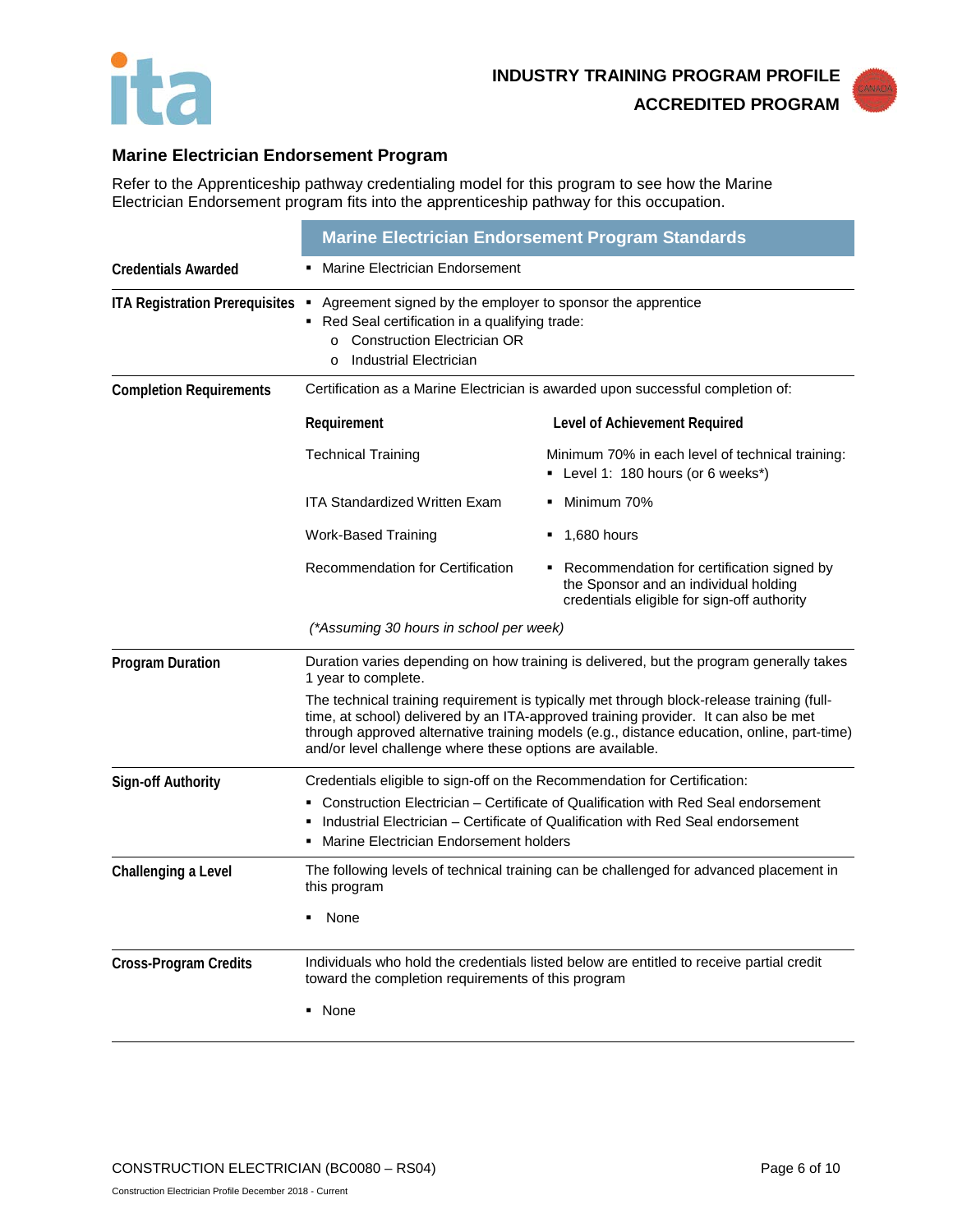

#### Challenge Pathway

This graphic provides an overview of the Construction Electrician challenge pathway.



CREDIT FOR PRIOR LEARNING *Individuals who hold the credentials listed below are entitled to receive partial credit toward the completion requirements of this program*

Military certificate in Electrical Distribution Technician MT #302 / MT #642, QL5 or higher

Work Experience: 3,000 hours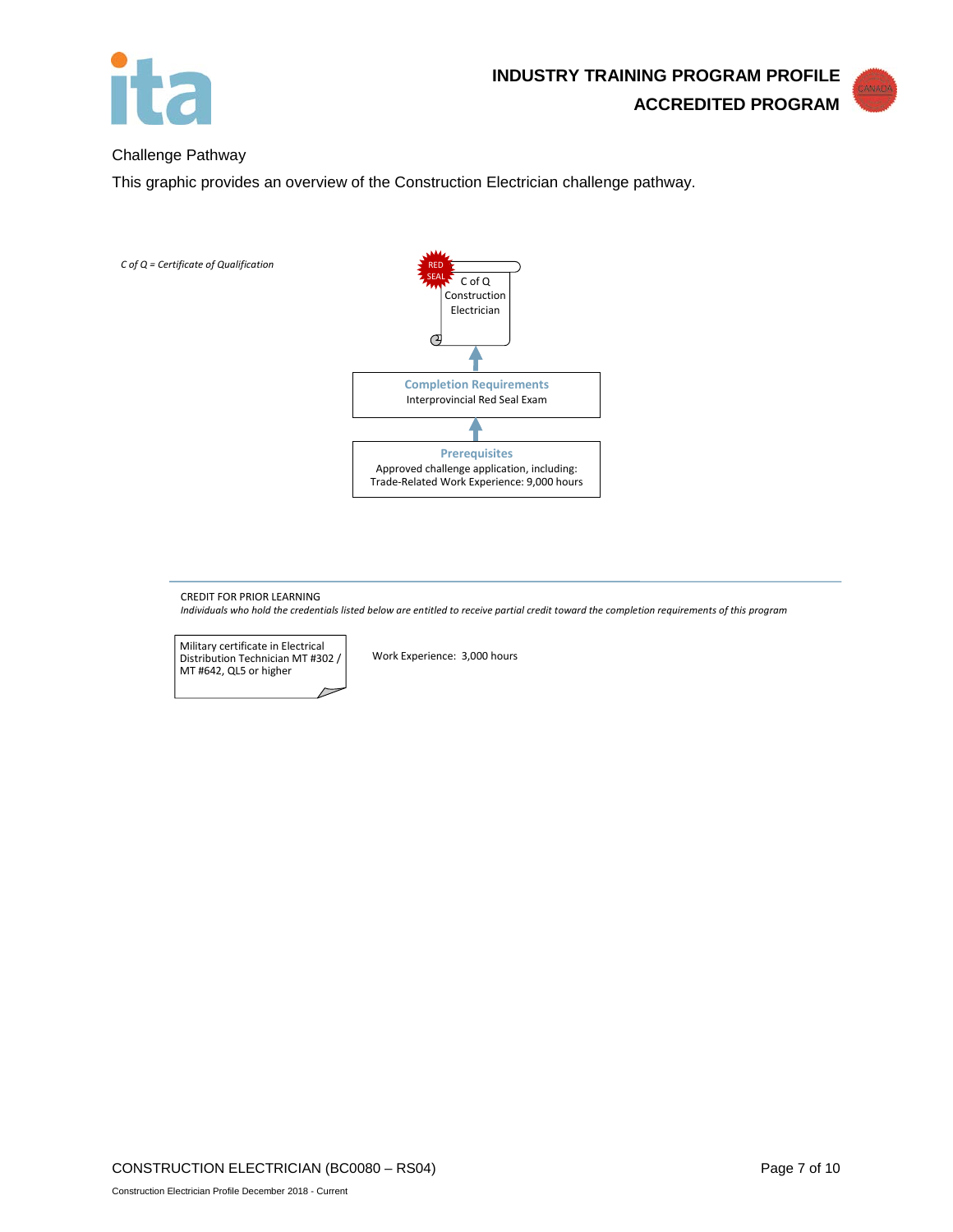



|                                       | <b>Challenge Program Standards</b>                                                                                                                 |                                |
|---------------------------------------|----------------------------------------------------------------------------------------------------------------------------------------------------|--------------------------------|
| <b>Credentials Awarded</b>            | Construction Electrician – Certificate of Qualification with Interprovincial Red Seal<br>endorsement                                               |                                |
| <b>ITA Registration Prerequisites</b> | An approved Challenge Application, which includes:                                                                                                 |                                |
|                                       | 9,000 documented hours of directly related experience working in the occupation                                                                    |                                |
| <b>Credit for Prior Learning</b>      | Individuals who hold the credentials listed below are considered to have met, or partially<br>met, the prerequisites for challenging this program: |                                |
|                                       | Credential                                                                                                                                         | Credit(s) Granted              |
|                                       | Military certificate in Electrical Distribution<br>Technician MT #302 / MT #642, QL5 or<br>higher                                                  | • Work Experience: 3,000 hours |
| <b>Completion Requirements</b>        | Certification as a Construction Electrician is awarded upon successful completion of:                                                              |                                |
|                                       | Requirement                                                                                                                                        | Level of Achievement Required  |
|                                       | Interprovincial Red Seal Exam                                                                                                                      | Minimum 70%<br>٠               |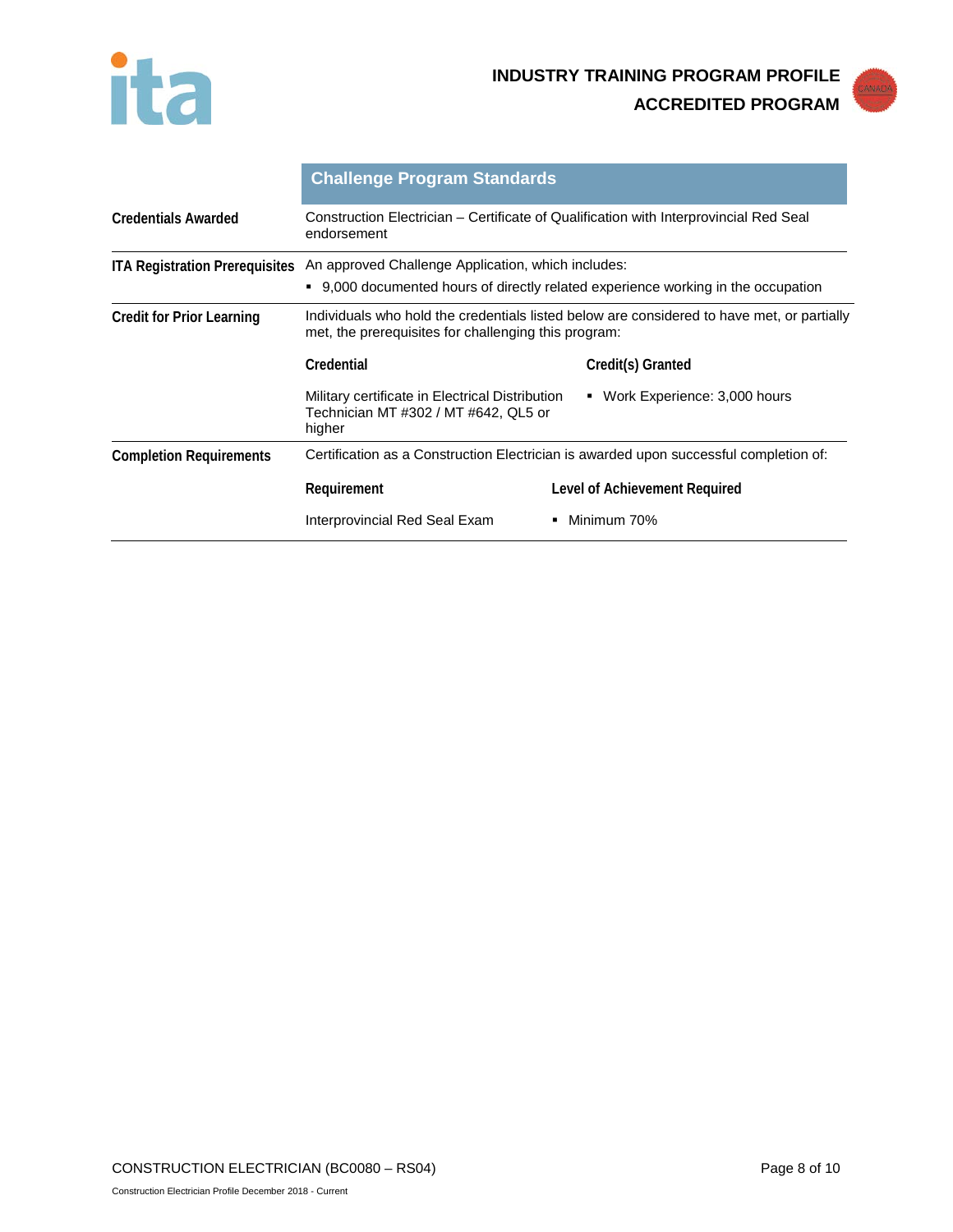



Refer to the Apprenticeship pathway credentialing model for this program to see how the Construction Electrician Foundation program leads to apprenticeship in this trade.

|                                     | <b>Foundation Program Standards</b>                                                                                                               |                                                                                                                                                                                         |
|-------------------------------------|---------------------------------------------------------------------------------------------------------------------------------------------------|-----------------------------------------------------------------------------------------------------------------------------------------------------------------------------------------|
| <b>Credentials Awarded</b>          | Construction Electrician - Certificate of Completion                                                                                              |                                                                                                                                                                                         |
| <b>Enrollment Prerequisites</b>     | Contact training provider. Prerequisites vary between training institutions                                                                       |                                                                                                                                                                                         |
| <b>Completion Requirements</b>      | A Certificate of Completion in this program is awarded upon successful completion of:                                                             |                                                                                                                                                                                         |
|                                     | Requirement                                                                                                                                       | Level of Achievement Required                                                                                                                                                           |
|                                     | <b>Technical Training</b>                                                                                                                         | Minimum 70%<br>٠                                                                                                                                                                        |
| <b>Program Duration</b>             | Duration varies depending on how training is delivered, but program generally takes 24<br>weeks to complete, assuming 30 hours in school per week |                                                                                                                                                                                         |
| <b>Credit toward Apprenticeship</b> |                                                                                                                                                   | Individuals who complete the Construction Electrician Foundation program will receive the<br>following credit toward completion of the Construction Electrician apprenticeship program: |
|                                     | ■ Technical Training: Level 1                                                                                                                     |                                                                                                                                                                                         |
|                                     | Work-based Training: 350 hours                                                                                                                    |                                                                                                                                                                                         |